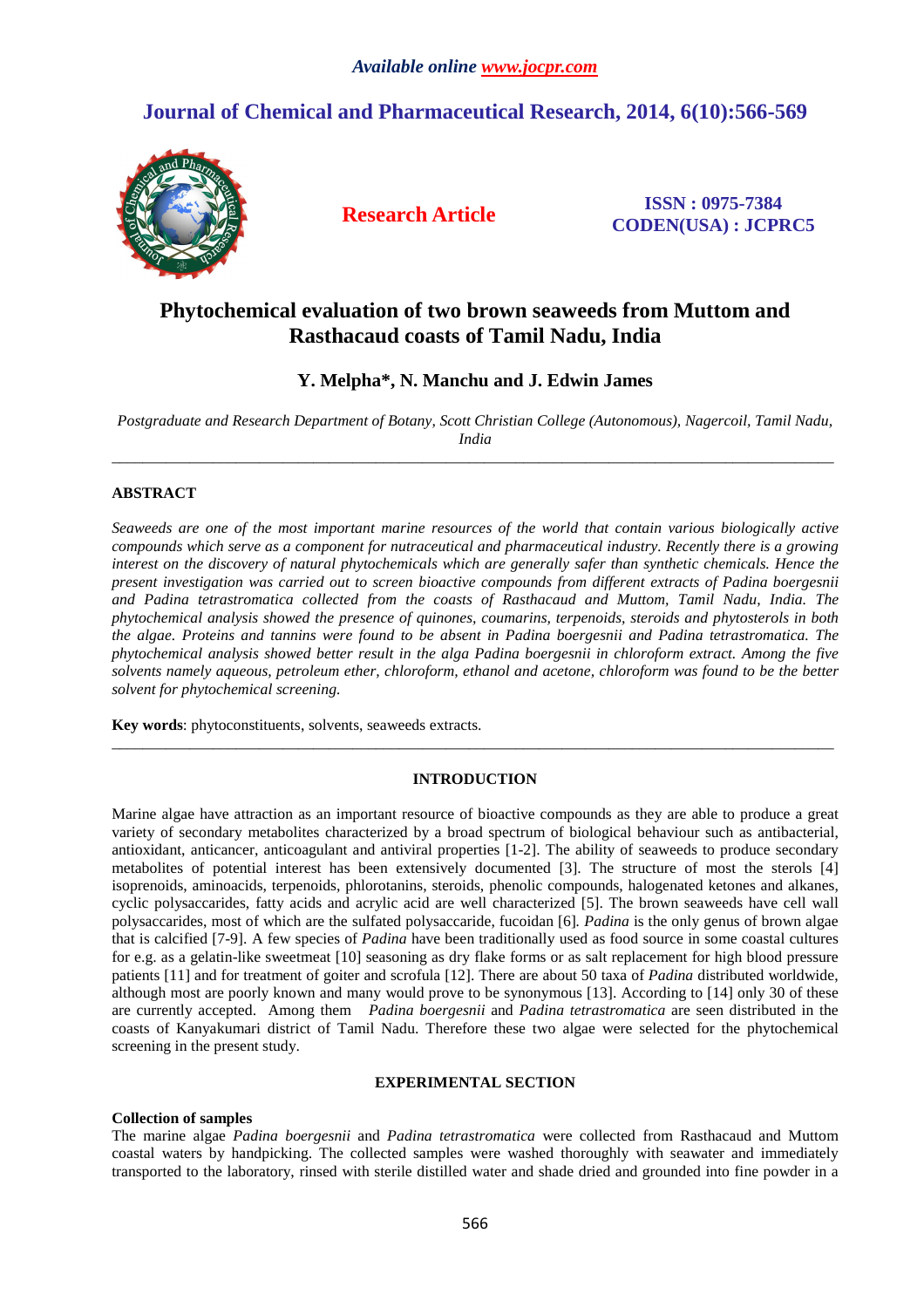mixer grinder [15]. The powdered samples were packed in polytene bags and stored in a refrigerator until the experiments were carried out.

*\_\_\_\_\_\_\_\_\_\_\_\_\_\_\_\_\_\_\_\_\_\_\_\_\_\_\_\_\_\_\_\_\_\_\_\_\_\_\_\_\_\_\_\_\_\_\_\_\_\_\_\_\_\_\_\_\_\_\_\_\_\_\_\_\_\_\_\_\_\_\_\_\_\_\_\_\_\_*

### **Preparation of Extracts**

The powdered samples (50g) were taken in Soxhlet apparatus and the extracts were prepared using the solvents aqueous, chloroform, ethanol, petroleum ether and acetone for 8 hours. The crude extracts were weighed and deep frozen until tested. The preliminary phytochemical screening was performed using standard methods [16].

## **RESULTS AND DISCUSSION**

*Padina tetrastromatica***:** The results of preliminary phytochemical screening for thirteen different chemical compounds (steroids, alkaloids, saponins, tannins, flavonoids, quinones, coumarins, proteins, terpenoids, phytosterols, carboxylic acid, glycosides and carbohydrates) using five different solvent extracts are given in Table 1. Totally sixty five  $(1\times5\times13=65)$  tests were performed to screen the presence or absence of phytochemicals. The presence of following compounds namely glycosides, quinones, coumarins, terpenoids, steroids, phytosterols and carboxylic acid were recorded. The results were found to negative for flavonoids, alkaloids, saponins, proteins, carbohydrates and tannins in all the five solvent extracts.

| <b>Seaweeds</b>   | Glycosides               | Alkaloids | Flavonoids               | <b>Quinones</b> | oumarins<br>r٦ | arbohydrates<br>ΓÌ | Proteins                 | Terpenoids | Steroids  | s<br>Phytosterol | acid<br>arboxylic<br>ΓÌ | aponins<br>Ö | Tannins |
|-------------------|--------------------------|-----------|--------------------------|-----------------|----------------|--------------------|--------------------------|------------|-----------|------------------|-------------------------|--------------|---------|
| P.tetrastromatica | $\overline{\phantom{0}}$ |           | -                        | $+$             | $\ddot{}$      | -                  | $\overline{\phantom{0}}$ | -          | $+$       |                  |                         |              |         |
| P.boergesnii      | -                        | -         | $\overline{\phantom{0}}$ | -               | $\ddot{}$      | -                  | $\overline{\phantom{0}}$ | -          | -         | -                | -                       | $\ddot{}$    |         |
| P.tetrastromatica | $\overline{\phantom{0}}$ | -         | -                        | -               | $+$            | -                  |                          | -          | $\ddot{}$ | $\ddot{}$        | -                       |              |         |
| P.boergesnii      | -                        | -         | -                        | -               | $+$            |                    |                          |            |           |                  | $\sim$                  |              |         |
| P.tetrastromatica | $\overline{\phantom{0}}$ | -         | -                        | -               | $+$            | -                  | -                        | $+$        | $\ddot{}$ | $\ddot{}$        | $\ddot{}$               | -            |         |
| P.boergesnii      | -                        | $+$       | $\overline{\phantom{0}}$ | -               | $\ddot{}$      | $\ddot{}$          |                          | $+$        | $\ddot{}$ | $\ddot{}$        | -                       | $+$          |         |
| P.tetrastromatica | $+$                      | -         | $\overline{\phantom{0}}$ | -               | -              | -                  | -                        | $+$        | $\ddot{}$ | -                | -                       |              |         |
| P.boergesnii      | -                        | -         | -                        |                 |                | -                  |                          | $+$        | $\ddot{}$ | $\ddot{}$        | -                       |              |         |
| P.tetrastromatica | -                        | -         | -                        | -               | $\ddot{}$      |                    |                          | $\ddot{}$  | $\ddot{}$ | -                | $+$                     |              |         |
| P.boergesnii      | -                        |           | $\ddot{}$                | $\ddot{}$       | $\ddot{}$      |                    |                          |            |           | $\ddot{}$        |                         |              |         |
|                   |                          |           |                          |                 |                |                    |                          |            |           |                  |                         |              |         |

**Table 1. Phytochemical screening of two brown seaweeds** *P.tetrastromatica* **and** *P.boergesnii*

*+ = Present, − = Absent* 

During the screening tests, the results were found to be positive for the compound steroid in all the five solvent extracts. It was positive for coumarins in four solvent extracts except ethanol; quinones answered only to aqueous extract. The results also confirmed that chloroform was the best solvent to screen most of the compounds present in most of the algae than the acetone extract for which four compounds answered positive. Similarly the results were positive for three compounds while using aqueous and petroleum ether solvents.

*Padina boergesnii*: The phytochemical analysis of *Padina boergesnii* revealed the occurrence of different metabolites with varying degrees in five different extracts. Thus out of sixty five  $(1\times5\times13\times=65)$  tests concluded to ascertain the presence or absence of the above mentioned compounds, 17 test showed the presence of alkaloids, flavonoids, quinones, coumarins, carbohydrates, terpenoids, steroids, phytosterols and saponins. Similar to *Padina tetrastromatica* coumarins didn't show the positive result while using ethanol extract. The algal extract prepared using the solvents chloroform and ethanol had shown the positive result for steroids. The compound phytosterol showed positive result in acetone extract.

Among the five solvents used for the preparation of algal extract and the subsequent screening test, chloroform was found to be the best solvent to screen the maximum of five bioactive compounds than acetone by which four compounds were screened; ethanol for which three compounds answered positive result and while using petroleum ether it was possible to test only one compound.

The result of the phytochemical analysis of various solvent extracts revealed the presence of various secondary metabolites with various degrees*.* The presence of alkaloid was recorded only with the chloroform extract of *Padina boergesnii* in the present study. Alkaloids are secondary metabolites known to be produced by plants and over 800 have been isolated and identified. They are of considerable pharmaceutical importance since they are used as drugs for the treatment of several diseases of mankind [17].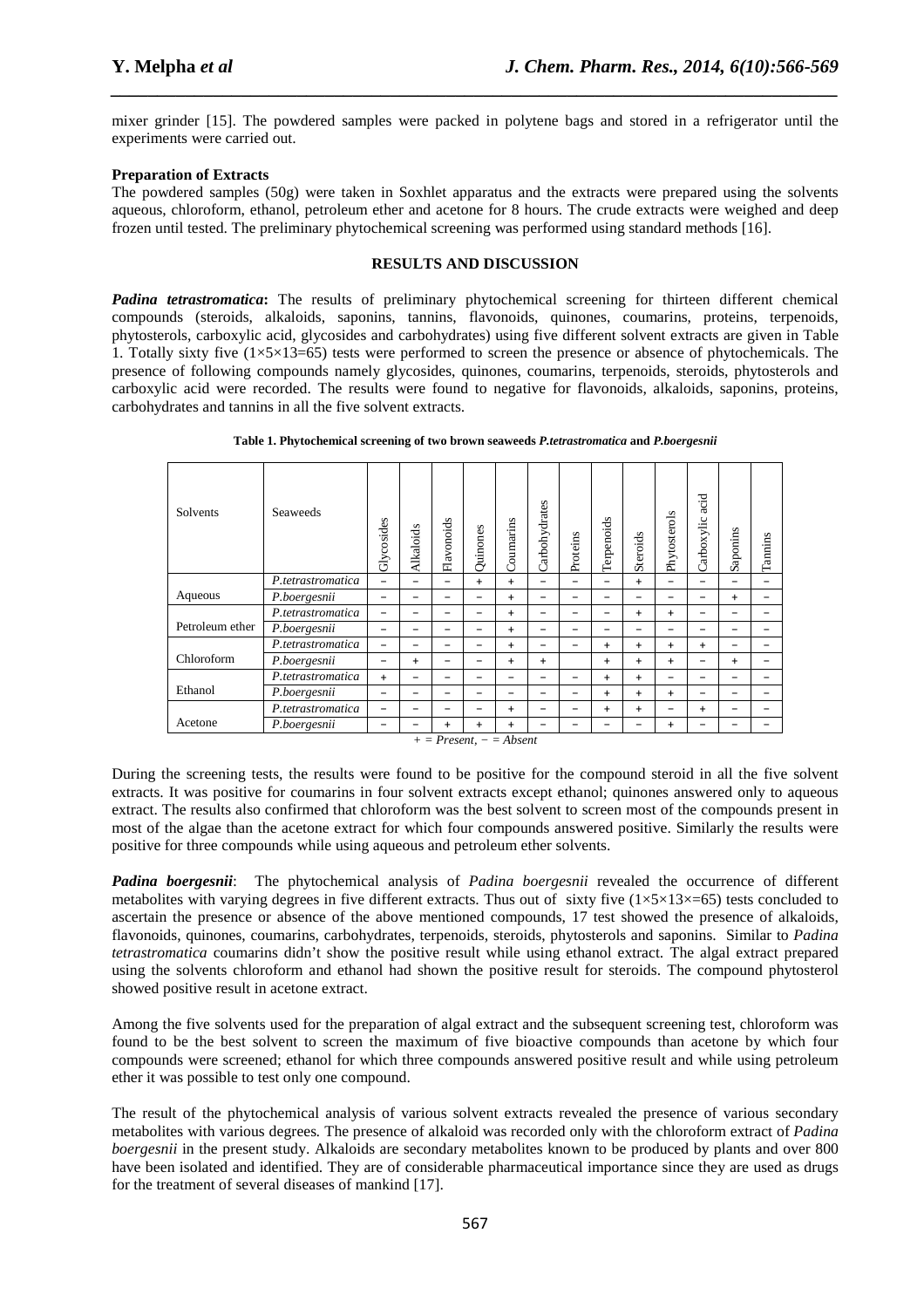Flavonoids found in chloroform extract of algae *Padina boergesnii*. Flavonoids are known as nature's tender drug since it is having numerous biological and pharmacological activities. Recent findings regarding the activities of flavonoids such as antiviral, antifungal, antioxidant, anti-inflamatory, antithrombic, anticarcenogenic, hepatoprotective and cytotoxic have generated interest in studies of flavonoids containing plants [18-19]. The presence of quinone was observed in *Padina tetrastromatica.* Similar result was earlier reported by [20] in the same alga *Padina tetrastromatica.* Coumarins were recorded in four solvent extracts except ethanol in both the algae. Instead [20] reported the presence of coumarins in *Padina tetrastromatica*.

*\_\_\_\_\_\_\_\_\_\_\_\_\_\_\_\_\_\_\_\_\_\_\_\_\_\_\_\_\_\_\_\_\_\_\_\_\_\_\_\_\_\_\_\_\_\_\_\_\_\_\_\_\_\_\_\_\_\_\_\_\_\_\_\_\_\_\_\_\_\_\_\_\_\_\_\_\_\_*

Macroalgae are rich in carbohydrates [21-22]. In the present study carbohydrates was found to be present in the alga *Padina boergesnii.* This result coincides with the reports of [23] in *Panina fernandiziana*. Terpenoids are found in *Padina boergesnii.* Steroids may serve as an intermediate for the biosynthesis of downstream secondary natural products and it is believed to be a biosynthetic precursor for cardenolides in plants. Marine algae have shown to be a good source of unsaponifiable, non toxic sterols that have medicinal value [24]. Phytosterols and carboxylic acid were found in both the algae. Saponins were present only in *Padina boergesnii*. Saponins possess numerous biological properties which include antimicrobial, anti-inflammatory, antifeedent and hemolytic effects [25]. Proteins and tannins were found to be absent in both *Padina tetrastromatica and P. boergesnii*. Earlier reports of [26] also find confirmity with this result who reported that the protein content of macroalgae is much dependent on season and environmental growth condition. The presence of various secondary metabolites in these seaweeds is a clear indication of their pharmaceutical potential. The secondary metabolites may be useful in containing infection, act as hypoglycemic agents, reduce blood pressure and regulate cholesterol levels [27].

#### **CONCLUSION**

In this study chloroform extract were more active than the other acetone, aqueous, petroleum ether, and ethanol extracts of algae *Padina tetrastromatica and P. boergesnii* . From the study it may be concluded that *P.tetrastromatica and P. boergesnii* have a good source of phytochemicals*.* The finding of current works appears to be useful for the further investigations and suggest that the seaweeds may be used as alternative source for antibacterial, anti-inflammatory, anti-oxidant and anti-cancer agent in the near future.

#### **Acknowledgement**

The authors record their gratitude to the Head of the Department of Botany and the Principal, Scott Christian College (Autonomous), Nagercoil for granting permission to undertake this study

### **REFERENCES**

[1] CS Vairappan; M Daitoh; M Suzuki; T Abe; M Masuda. *Phytochemistry*, **2001,** 58, 291-297.

- [2] Y Athukorala; KW Lee; SK Kim; Y Jeon. *Bioresour. Techno.,* **2007,** 98, 1711-1716.
- [3] DJ Faulkner; Scheuer. *Chem. Rev,* **1993,** 93, 1671-1673.
- [4] VU Ahmad; R Aliya; S Perveen; M Shameel. *Phyochemistry*, **1993,** 33, 1189-1192.

[5] MSP Mtolera; AK Semsi*. Current trends in marine botanical research in East African Region*, **1996,** pp. 211- 217.

[6] MMS Asker; SF Mohamd; FM Ali; OH EL- Sayed. *J. Appl. Sci. Res.,* **2007***,* 3, 1178-1185.

[7] BM Allender; GT Kraft. *The Dictyotales and Cutleriales (Phaeophyta). Brunonia*, **1983**, 6, 73-130.

[8] RL Fletcher. *Seaweeds of the British Isles. Part 1. Vol. 3 Fucophyceae (Phaeophyceae). Hentry Ling Ltd., at the Dorest Press, Great Britain*. **1987.**

[9] JM Huisman. *Marine Plants of Australia. University of Western Australia Press, Nedlands, Western Australia.* **2000.**

[10] D Robledo; Y Freile-Pelegrin. *Bot. Mar.*, **1997,** 40, 301-306.

[11] I Novaczek; CY Ath. *Food Chem.*, **2001,** 68, 69-76.

[12] J Anggadiredja. *2 nd Asia- Pacific Conferenceon algal biotechnology: trends and opportunitie,* **1992***,* 10pp.

[13] YP Lee; S Kamura. *Korean J. Phycol.*, **1991**, 6, 91-96.

[14] MD Guiry; D Nic; E Dhonncha. *Algae Base Version. (World wide electronic puplication), National University of Ireland, Galway,* **2003**.

[15] M Kandhasamy; KD Arunachalam. *African Journal of Biotecnology*, **2008**, 7(12), 1958-1961.

[16] JB Harborne. *A guide to modern techniques of plant analysis, third ed. Chapman and Hall, New York*, **1998,** pp. 1-150.

[17] DE Okwu; C Josiah. *African Journal of Biotechnology*, **2006**, 5(4), 357-361.

- [18] NC Veitch. *Nat. Prod. Rep.*, **2007,** 24, 417-464.
- [19] H Jiang; WQ Zhan; X Liu; SX Jiang. *Nat. Pro. Res.*, **2008,** 22(18), 1650-1656.